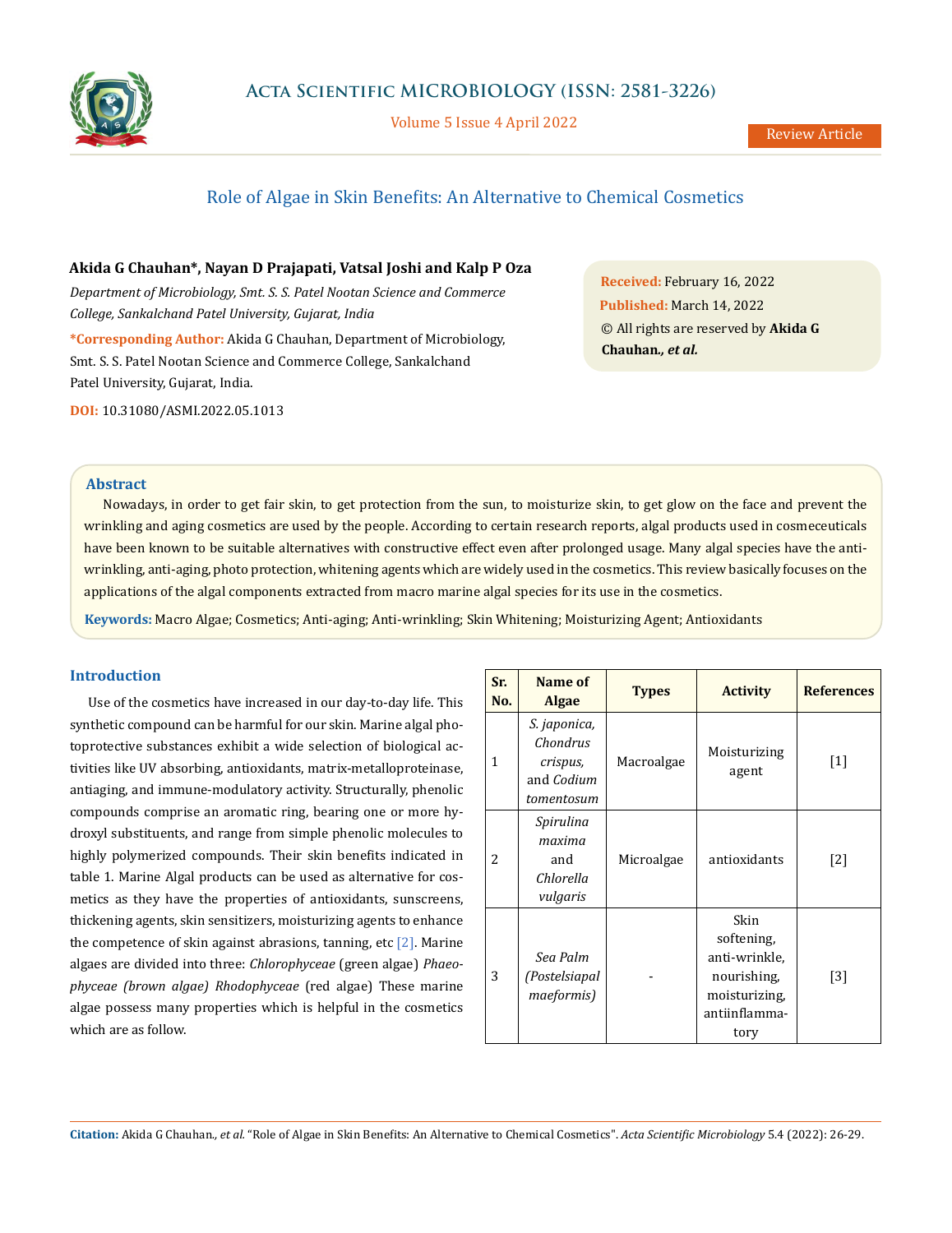| 4  | Chlorella<br>vulgaris                                                                                                     | Microalgae | Anti-aging,<br>de-pigmenta-<br>tion,<br>moisturizing<br>and<br>thickening<br>agent | $[4]$       |
|----|---------------------------------------------------------------------------------------------------------------------------|------------|------------------------------------------------------------------------------------|-------------|
| 5  | T. decurrens                                                                                                              | Macroalgae | antioxidant<br>activity                                                            | [5]         |
| 6  | Chondria<br>baileyana                                                                                                     | Microalgae | antioxidant<br>activity                                                            | [6]         |
| 7  | Monodus sp.,<br>Thalassio-<br>sira sp.,<br>Chaeloceros<br>sp.,<br>and<br>Chlorococ-<br>cum<br>sp.                         | Microalgae | anti-aging                                                                         | $[7]$       |
| 8  | Ulva lactuca                                                                                                              | Macroalgae | Moisturizing<br>and<br>anti-inflam-<br>matory<br>agent                             | [8]         |
| 9  | Hizikia<br>Fusiforme                                                                                                      | Macroalgae | Whitening<br>agent                                                                 | [8]         |
| 10 | Fucus ve-<br>siculosus                                                                                                    | Macroalgae | Skin softness<br>and<br>elasticity                                                 | [8]         |
| 11 | Nostoc<br>sphaericum                                                                                                      | Microalgae | Antioxidant:<br>radical<br>scavenging,<br><b>UV</b><br>protective                  | $[9]$       |
| 12 | Eisenia<br>bicyclis,<br>Ecklonia<br>stolonifera,<br>Ecklonia<br>cava,<br>Ecklonia<br>kurome,<br>and Hizikia<br>fusiformis | Macroalgae | Antioxidant                                                                        | $[10]$      |
| 13 | E. bicyclis,<br>and<br>H. fusiformis                                                                                      | Macroalgae | Antioxidant                                                                        | $[11 - 13]$ |

|    |                                  |            |                                                         | 27       |
|----|----------------------------------|------------|---------------------------------------------------------|----------|
| 14 | <b>Tetraselmiss</b><br>uecica    |            | Protective<br>activity                                  | $[14]$   |
| 15 | Laminaria<br>japonica            | Macroalgae | Skin Moistur-<br>izing<br>effect                        | $[15]$   |
| 16 | Ascophyllum<br>nodusum           | Macroalgae | Anti-ageing<br>and<br>Smoothing<br>agent                | $[16]$   |
| 17 | Tetraselmiss<br>Isochyrsis       | Microalgae | Anti-Oxidant<br>and<br>Ant irritant                     | $[17]$   |
| 18 | Spirulina<br>platensis           | Microalgae | Antioxidants<br>Moisturizing<br>agent                   | $[18]$   |
| 19 | Postelsiapal<br>maeformis        | Microalgae | Anti-oxidant<br>and<br>Anti-inflam-<br>matory<br>agents | $[19]$   |
| 20 | <b>Mastocarpus</b><br>stellatus  | Microalgae | Stabilizing<br>agent                                    | $[20]$   |
| 21 | Poryphyra<br>tenera              | Macroalgae | Photo Protec-<br>tion<br>activity                       | $[21]$   |
| 22 | Cylindrothe-<br>ca<br>closterium | Microalgae | Antioxidant                                             | $[22]$   |
| 23 | Padina<br>crassa                 | Macroalgae | Antioxidant                                             | [23, 24] |
| 24 | Cystoseira<br>nodicaulis         | Macroalgae | Anti-melano-<br>genic<br>(whitening)                    | $[25]$   |

**Table 1:** Different types of algae and their skin benefits.

## **Algae as a remedy for Skin whitening and anti-wrinkling**

When direct exposer of the UV rays take place the colour of the skin gets darker. Tyrosinase is the key enzyme in the synthesis of melanin that is responsible for skin colour in mammals [26]. The role of this pigment is protecting the skin against UV and ROS damaging effects [27]. Due to the damaging effect of solar ultraviolet, it decreases pigmentation of the skin. Sometimes it creates bright white spots, dark brown spots, etc. [28].

**Citation:** Akida G Chauhan*., et al.* "Role of Algae in Skin Benefits: An Alternative to Chemical Cosmetics". *Acta Scientific Microbiology* 5.4 (2022): 26-29.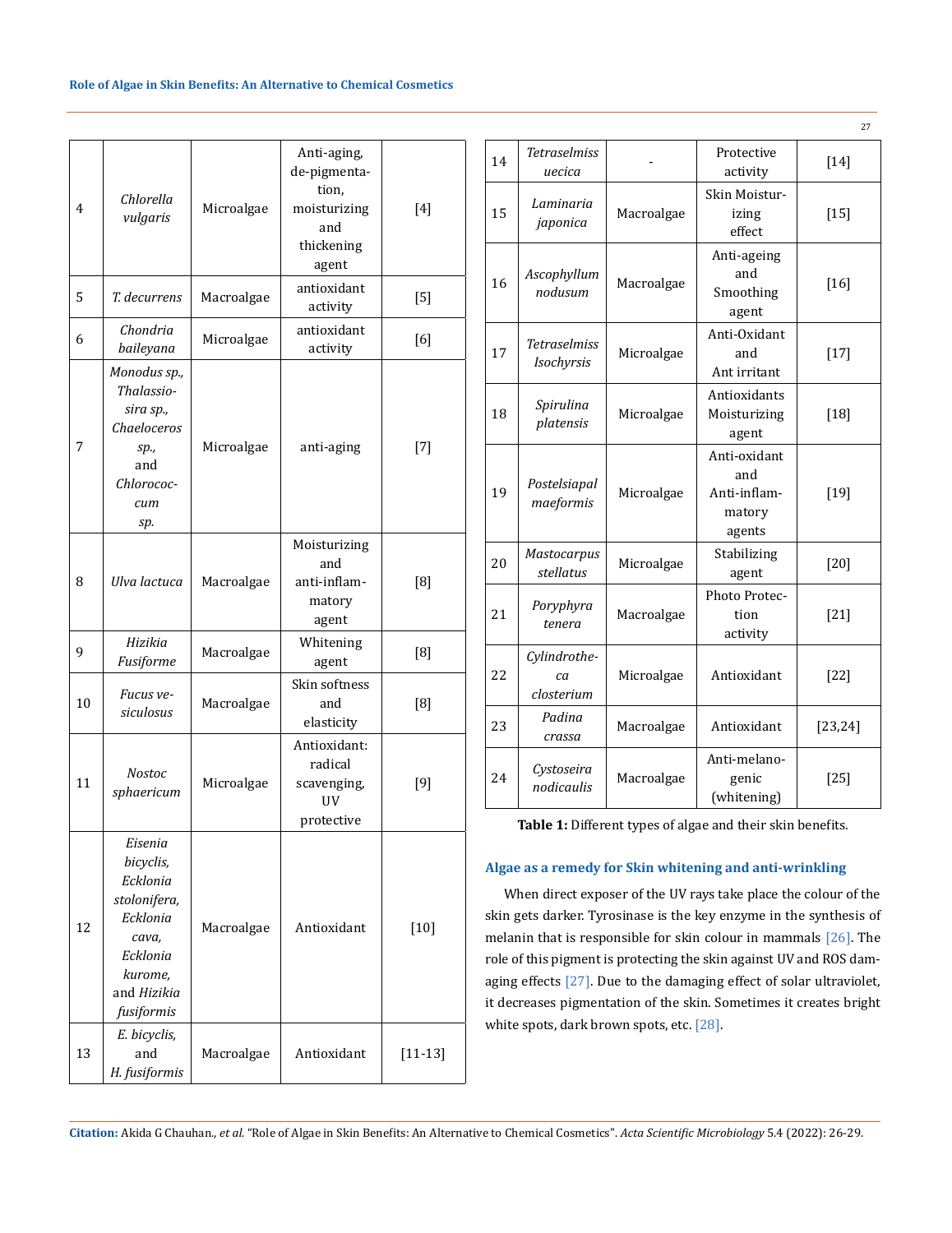#### **Algae as a remedy of skin aging**

Skin aging is a complex biological activity which refers to the loss of elasticity of skin, appearance of fine lines, ridges, creases and discoloration of the skin with growing age  $[29]$ . Our skin is subjected to extreme severities of harsh environmental factors and thus, skin problems like dryness, thinning, skin laxity, fragility, enlarged pores, and sagging of skin leads to premature wrinkles as the elastin fibres slowly undergo deterioration [30]. according to [31] marine *macroalgae* are being considered to be a source of nutrients, antioxidants and can be developed as an antiaging. Some algal species such have the phytocomponents which can be extracted and can be used to bring the elasticity of the skin back.

### **Algae as moisturizing agent**

Moisturizers are made of the components that make the skin softer and prevent it from drying. Traditionally, moisturizers were believed to inhibit the trans epidermal water loss (TEWL) by occlusion. Stratum corneum (SC) although a dead layer acts as an active membrane as suggested by the bricks and mortar model. It is the loss of intercellular lipids, i.e., the ceramides, cholesterol, and fatty acids that form the bilayers, damaging the water barrier formation thus leading to dry skin. Dry skin is noted when the moisture content is <10%, and there is a loss of continuity of the SC. *Ulva lactuca*  [8].

#### **Algae as antioxidants**

Anti-oxidant compounds are helpful for the glowing skin. According to Antioxidant compounds play an important role against various diseases (e.g., chronic inflammation, atherosclerosis, cancer and cardiovascular disorders) and ageing processes (Kohen and Nyska 2002), which explains their considerable commercial potential in medicine, food production and the cosmetic industry. Anti-oxidant compounds are also helpful for reducing dark spots, dark circles and wrinkles. some of the algal species are the good sources of the anti-oxidant which are *Spirulina maxima* and *Chlorella vulgaris* [2].

## **Algae as thickening agent and skin sensitizer**

Thickening agents are the chemical compounds which are used in the lotions and other cosmetic product to prevent inconsistency. Eg: red algal species of *Gracillaria* and *Gellidium* are mainly used as thickening agents.

## **Conclusion**

We can conclude that marine algal species are the good as well as beneficial source of the phytocomponents which can be used in the cosmetics. The marine ecosystem is a rich source of renewable resources and an abundant source of bioactive substances with both pharmaceutical and cosmetic properties. Several of them have been studied for their antiaging effects on skin, including antiphotoaging, radical activity, moisturisation, and collagen biosynthesis and the population ages and we turn into an urbanized makeover worldwide, the need of moisturizers will be ever increasing. This helpful in anti-wrinkling, Skin whitening, moisturizing agent, antioxidants and photoprotection.

## **Bibliography**

- 1. Wang J., *et al*[. "Chemical composition and moisture- absorp](https://pubmed.ncbi.nlm.nih.gov/23500437/)[tion/retention ability of polysaccharides extracted from five](https://pubmed.ncbi.nlm.nih.gov/23500437/)  algae". *[International Journal of Biological Macromolecules](https://pubmed.ncbi.nlm.nih.gov/23500437/)* 57 [\(2013\): 26-29.](https://pubmed.ncbi.nlm.nih.gov/23500437/)
- 2. "Micro algae fights skin ageing" (2017).
- 3. "Marine ingredients for anti-aging skin care truth in aging" (2017).
- 4. "Effects of Chlorella extract on skin". Personal Care Magazine (2017).
- 5. Kelman D., *et al*[. "Antioxidant activity of Hawaiian marine al](https://pubmed.ncbi.nlm.nih.gov/22412808/)gae". *Marine Drugs* [10.2 \(2012\): 403-416.](https://pubmed.ncbi.nlm.nih.gov/22412808/)
- 6. Antioxidant\_activities\_in\_tropical\_marin.pdf
- 7. L Zanella., *et al*[. "Extracts of Microalgae and Their application".](https://patents.google.com/patent/US9974819B2/en)  [13/883 \(2014\): 193.](https://patents.google.com/patent/US9974819B2/en)
- 8. SpecialChem—The Universal Selection Source: Cosmetics Ingredients (2017).
- 9. Ishihara K., *et al*[. "Novel glycosylated mycosporine-like amino](https://pubmed.ncbi.nlm.nih.gov/28544967/)  [acid, 13-O- \(b-galactosyl\)-porphyra334, from the edible cya](https://pubmed.ncbi.nlm.nih.gov/28544967/)[nobacterium Nostoc sphaericum - protective activity on hu](https://pubmed.ncbi.nlm.nih.gov/28544967/)[man keratinocytes from UV light".](https://pubmed.ncbi.nlm.nih.gov/28544967/) *Journal of Photochemistry and Photobiology B* [172 \(2017\): 102-108.](https://pubmed.ncbi.nlm.nih.gov/28544967/)
- 10. JORHBK\_2010\_v25n4\_155.pdf.
- 11. Kang KA., *et al*[. "Eckol isolated from Ecklonia cava attenuates](https://pubmed.ncbi.nlm.nih.gov/16253238/)  [oxidative stress induced cell damage in lung fibroblast cells".](https://pubmed.ncbi.nlm.nih.gov/16253238/)  *FEBS Letter* [579 \(2005\): 6295-6304.](https://pubmed.ncbi.nlm.nih.gov/16253238/)